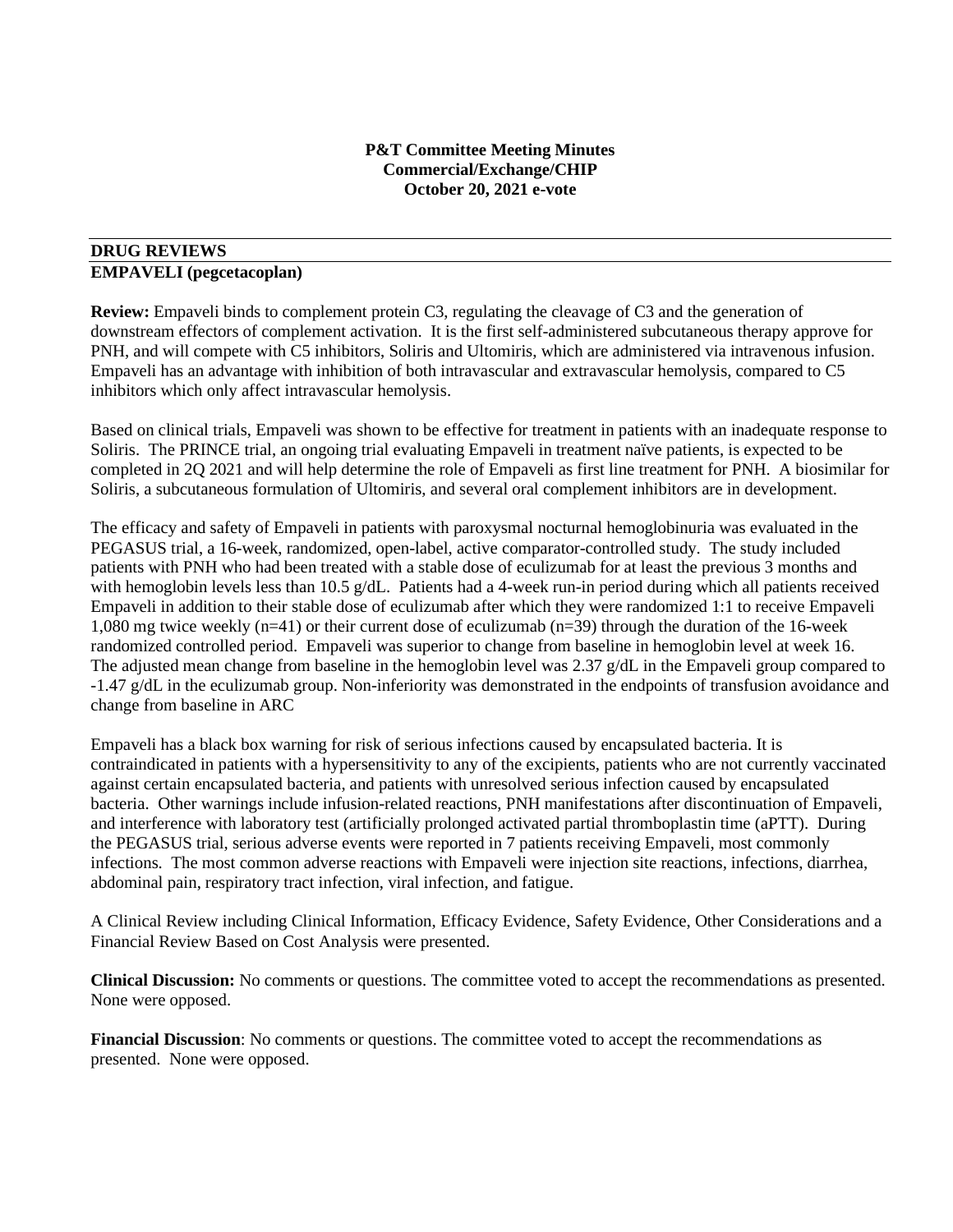**Outcome:** Empaveli is a medical benefit which is also available via specialty vendor. When processed at a specialty pharmacy, Empaveli will process at the Specialty tier or the Brand Non-preferred tier for members with a three tier benefit. Empaveli will require prior authorization with the following criteria:

- Medical record documentation of a diagnosis of paroxysmal nocturnal hemoglobinuria (PNH) **AND**
- Medical record documentation of flow cytometry confirming diagnosis **AND**
- Medical record documentation that Empaveli is prescribed by a hematologist **AND**
- Medical record documentation that member has received vaccinations against encapsulated bacteria, including *Streptococcus pneumoniae, Neisseria meningitidis,* and *Haemophilus influenzae type B* **AND**
- Medical record documentation of one of the following:
	- o member is transfusion-dependent (i.e., has at least 1 transfusion in the 24 months prior to initiation of pegcetacoplan due to documented hemoglobin less than 7 g/dL in persons without anemic symptoms or less than 9 g/dL in persons with symptoms from anemia) prior to initiation of pegcetacoplan treatment; **OR**
	- o there is a significant adverse impact on the insured individual's health such as end organ damage or thrombosis without other cause

**AUTHORIZATION DURATION:** Initial approval will be for 6 months. Subsequent authorizations will be for 6 months and will require of:

- Medical record documentation:
	- o Hemolysis control measured by lactic acid dehydrogenase (LDH) level less than 1.5 times the upper limit of normal (ULN) **AND**
	- o Reduced need or elimination of transfusion requirements **OR**
	- o Stabilization of hemoglobin levels

Additional evidence of the criteria used to make this decision can be found in the drug review presented to the committee.

### **WELIREG (belzutifan)**

**Review:** Welireg inhibits hypoxia-inducible factor 2 alpha (HIF-2α), a transcription factor which plays a role in oxygen sensing and regulation of genes that promote adaptation to hypoxia. With a lack of functional von Hippel-Lindau (VHL) protein, an accumulation of HIF-2 $\alpha$  is translocated to the nucleus where it forms a transcriptional complex with hypoxia-inducible factor 1 beta (HIF-1β) which can induce the expression of downstream genes, including those associated with cellular proliferation, angiogenesis, and tumor growth. Welireg binds HIF-2α and blocks the HIF-2α and HIF-1β interaction, leading to reduced transcription of target genes. In vivo, Welireg demonstrated anti-tumor activity in mouse xenograft models of renal cell carcinoma.

Welireg is the first HIF-2 $\alpha$  inhibitor approved in the United States and the first FDA approved treatment for select types of tumors associated with VHL disease. There are several ongoing clinical studies evaluating Welireg in other cancer types, as monotherapy and in combination with other medications such as Keytruda and Lenvima.

The efficacy of Welireg was evaluated in Study 004, an open-label clinical trial in 61 patients with VHL-associated RCC diagnosed based on VHL germline alteration and with at least one measurable solid tumor localized to kidney as defined by response evaluation criteria in solid tumors (RECIST) v1.1. The major efficacy endpoint for the treatment of VHL-associated RCC showed an overall response rate (ORR) of 49% with all patients demonstrating a partial response. The median duration of response was not reached, but 56% of patients had a response lasting at least 12 months.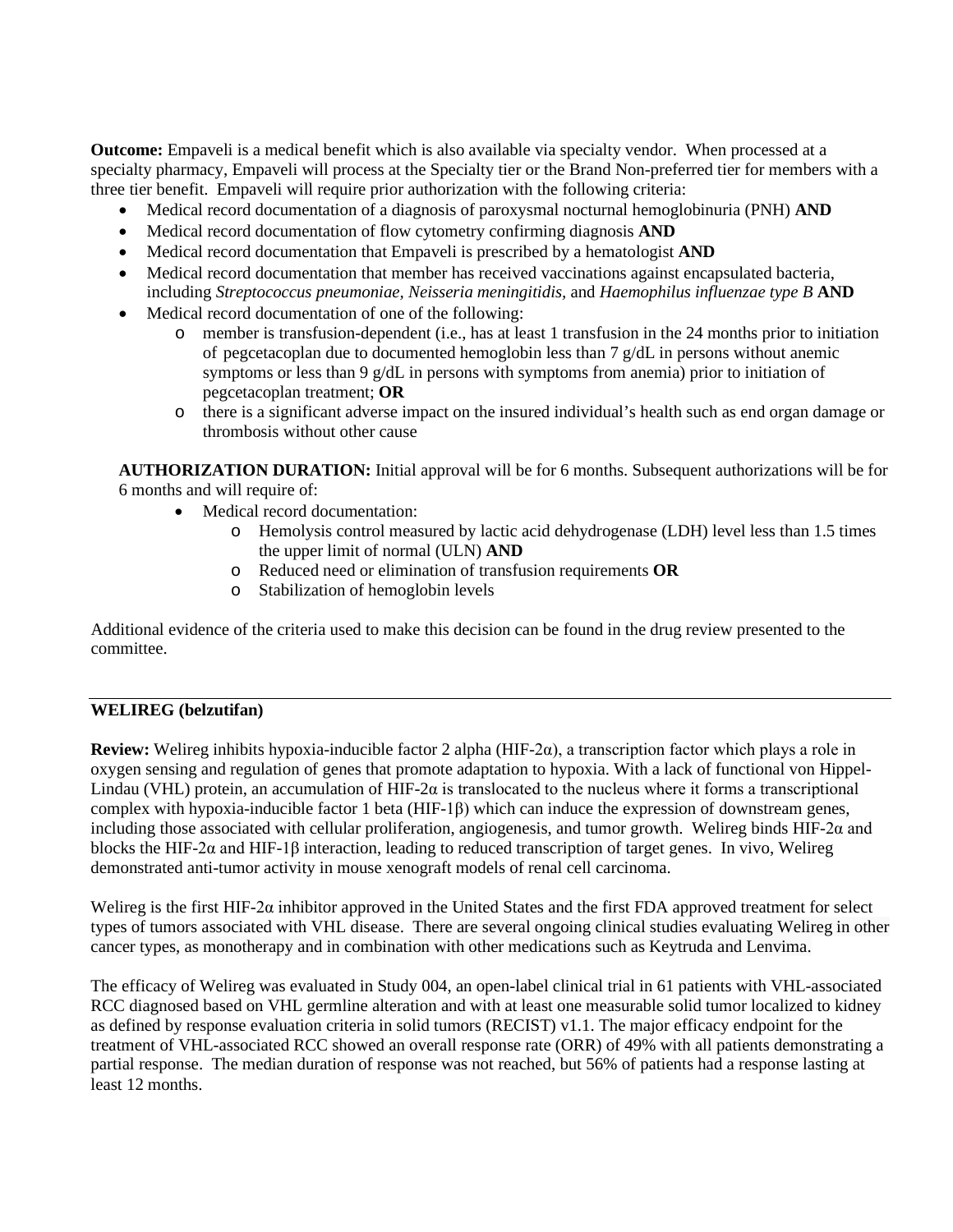Other efficacy results showed an overall response rate of 63% for patients with VHL-associated CNS hemangioblastomas and 83% for patients with pNET, with a majority of patients demonstrating a partial response. Median duration of response was not reached, but 73% and 50% of patients, respectively, had a duration of response lasting at least 12 months.

Welireg has a black box warning for embryo-fetal toxicity. Welireg has warnings for severe anemia that can require blood transfusion, hypoxia, and embryo-fetal toxicity. During Study 004, serious adverse reactions occurred in 15% of patients, including anemia, hypoxia, anaphylaxis reaction, retinal detachment, and central retinal vein occlusion. Permanent discontinuation occurred in 3.3% of patients, included dizziness and opioid overdose. Dose interruptions and reductions occurred in 39% and 13% of patients. Th most common adverse reactions included decreased hemoglobin, anemia, fatigue, increased creatinine, headache, dizziness, increased glucose, and nausea.

A Clinical Review including Clinical Information, Efficacy Evidence, Safety Evidence, Other Considerations and a Financial Review Based on Cost Analysis were presented.

**Clinical Discussion:** No comments or questions. The committee voted to accept the recommendations as presented. None were opposed.

**Financial Discussion**: No comments or questions. The committee voted to accept the recommendations as presented. None were opposed.

**Outcome:** Welireg is a pharmacy benefit will be added to the Oral Oncology Brand Non-Preferred Tier (\$0 Copay). Welireg will require prior authorization with the following criteria:

- Medical record documentation that Welireg is prescribed by a hematologist or oncologist **AND**
- Medical record documentation of age greater than or equal to 18 years **AND**
- Medical record documentation of a diagnosis of von Hippel-Lindau (VHL) disease confirmed with a germline VHL alteration and at least one of the following:
	- o associated renal cell carcinoma (RCC) **OR**
	- o associated central nervous system (CNS) hemangioblastomas **OR**
	- o associated pancreatic neuroendocrine tumors (pNET)

#### **AND**

• Medical record documentation that patient does not require immediate surgery

### **QUANTITY LIMIT:** 90 tablets per 30 days

Additional evidence of the criteria used to make this decision can be found in the drug review presented to the committee.

### **FAST FACTS**

### **DALVANCE (dalbavancin)**

**Updated Indication:** Dalvance is now indicated for the treatment of adult and pediatric patients with acute bacterial skin and skin structure infections (ABSSSI) caused by designated susceptible strains of Gram-positive microorganisms.

Dalvance was previously indicated for acute bacterial skin and skin structure infections (ABSSSI) caused by designated susceptible strains of Gram-positive microorganisms.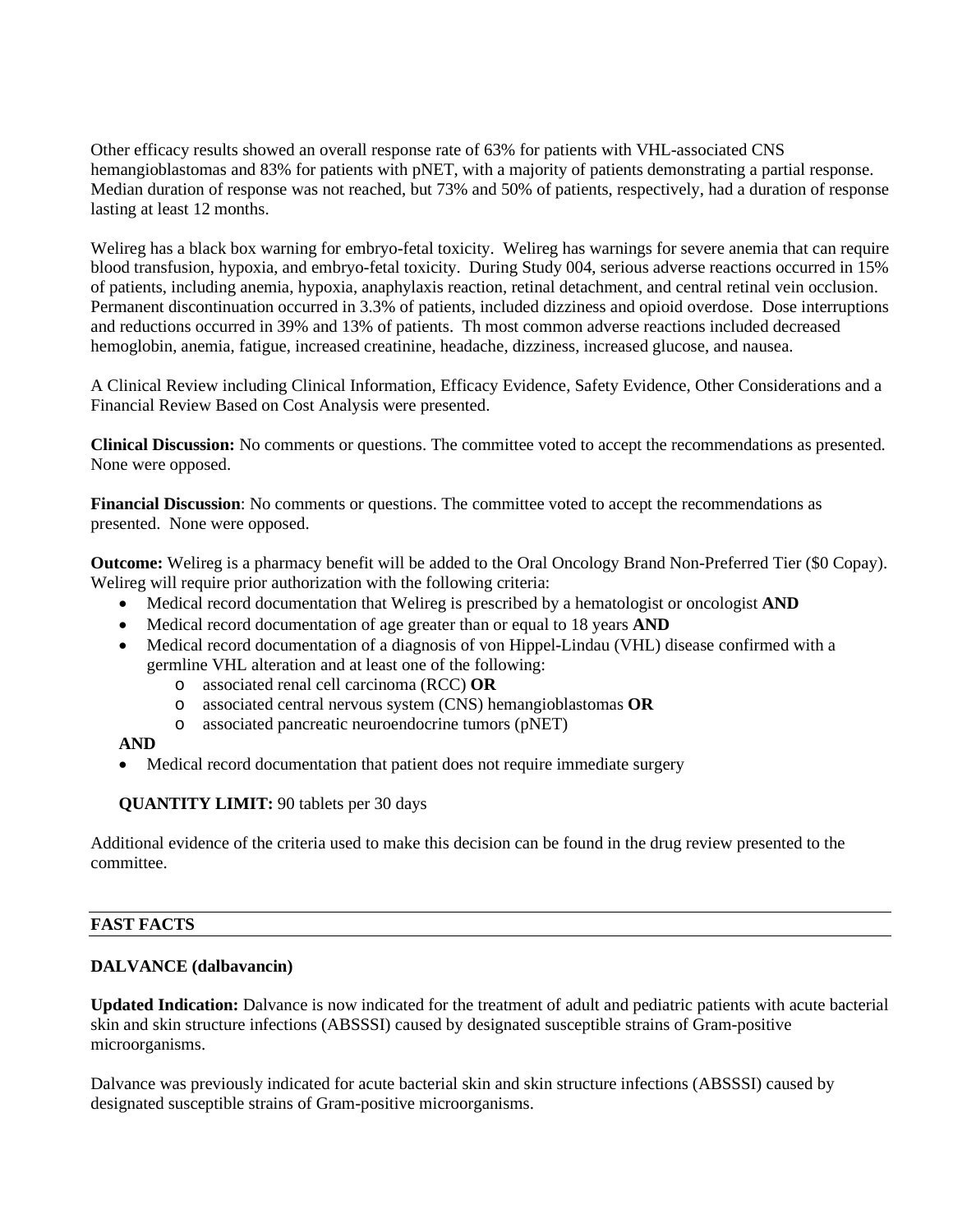**Current formulary status:** Dalvance is a medical benefit requiring prior authorization and is not on the Commercial, Exchange, and CHIP pharmacy formularies. When Dalvance is processed at a specialty pharmacy, it should be processed on the Specialty tier or the Brand Non-preferred tier for members with a three-tier benefit.

**Recommendation:** There are no changes recommended to the formulary placement of Dalvance. It is recommended that the authorization duration be changed and prior authorization criteria be removed and added for medical benefit policy (MBP) 121.0.

- 1. Medical record documentation that patient is ≥ 18 years of age **AND**
- 1. Medical record documentation of a diagnosis of an acute bacterial skin and skin structure infection (including cellulitis/erysipelas, wound infection, and major cutanenous abscess) caused by: Staphylococcus aureus, Streptococcus pyogenes, Streptococcus agalactiae, Streptococcus dysgalactiae, Streptococcus anginosus, Streptococcus intermedius, Streptococcus constellatus, or Enterococcus faecalis (vancomycin susceptible strains) which has been diagnosed and documented with Infectious Disease consultation **AND**
- 2. Medical record documentation of a culture and sensitivity showing the patient's infection is not susceptible to alternative antibiotic treatments OR a documented history of previous intolerance to or contraindication to other antibiotics shown to be susceptible on the culture and sensitivity **OR**
- 3. If Dalvance was initiated during an inpatient stay, medical record documentation of a culture and sensitivity showing the patient's infection is not susceptible to alternative antibiotic treatments **OR** a documented history of previous intolerance to or contraindication to other antibiotics shown to be susceptible on the culture and sensitivity **AND**
- 4. Medical record documentation of a prescribed dose of Dalvance (dalbavancin) that is consistent with the Food and Drug Administration (FDA) approved package labeling **OR** medical record documentation of peer-reviewed literature citing well-designed clinical trials to indicate that the member's healthcare outcome will be improved by dosing that exceeds FDA approved labeling.

**AUTHORIZATION LIMIT:** If approved, Dalvance will be authorized for a treatment course of 2 doses within a 2 week period.

### **AUTHORIZATION DURATION/QUANTITY LIMIT**:

For SINGLE dose regimen**:** Approval will be for **one (1) week** and will be limited to **one (1) treatment course**  (up to 1,500 mg as a single dose) (Facets RX count 300, Darwin RX count 1)**.** 

For TWO-dose regimen: Approval will be for **two (2) weeks** and will be limited to **two (2) treatment courses**  (up to 1,500 mg divided among two doses) (Facets RX count 300, Darwin RX count 2).

**Discussion:** No comments or questions.

**Outcome:** The committee voted to accept the recommendations as presented. None were opposed.

Additional evidence of the criteria used to make this decision can be found in the drug review presented to the committee.

#### **FARXIGA (dapagliflozin)**

**Updated indication:** Farxiga is now indicated to reduce the risk of sustained eGFR decline, end stage kidney disease, cardiovascular death, and hospitalization for heart failure in adults with chronic kidney disease at risk of progression.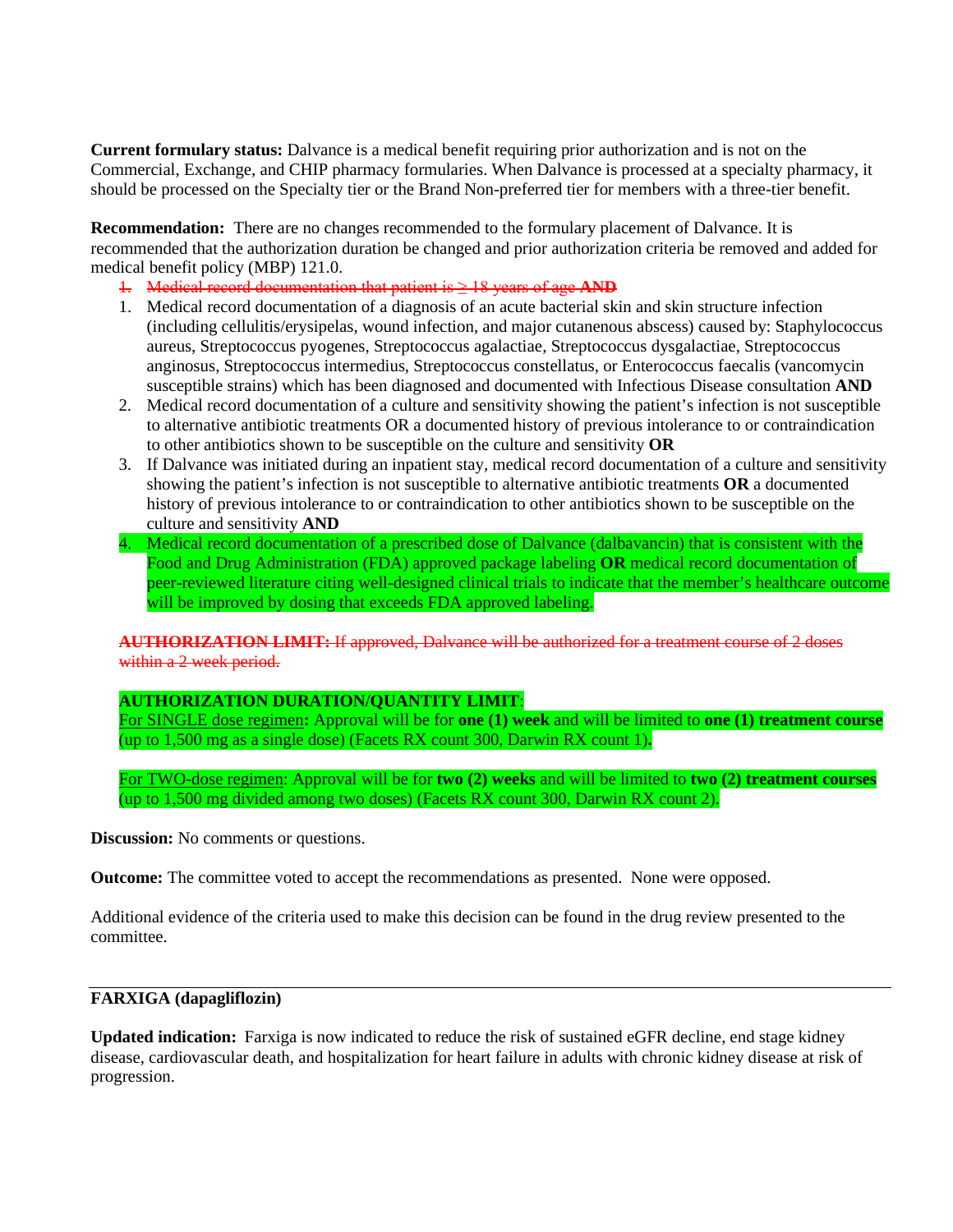Previously, Farxiga was indicated for adults with type 2 diabetes as an adjunct to diet and exercise to improve glycemic control. Also, to reduce the risk of hospitalization for heart failure in adults with type 2 diabetes and established cardiovascular disease or multiple cardiovascular risk factors. Farxiga is also indicated to reduce the risk of cardiovascular death and hospitalization for heart failure in adults with heart failure with reduced ejection fraction (NYHA class II-IV).

Limitations of Use:

- Not recommended for patients with type 1 diabetes.
- Not recommended for use to improve glycemic control in adults with type 2 diabetes with an eGFR less than  $45 \text{ mL/min}/1.73 \text{m}^2$ .
- Not recommended for treatment of chronic kidney disease in patients with polycystic kidney disease or patients requiring or with a recent history of immunosuppressive therapy for kidney disease.

**Current formulary status:** Farxiga is a pharmacy benefit and is currently non-formualry requiring a prior authorization.

**Recommendations:** There are no changes to formualry status at this time. However, it is recommended to add a section to the policy for the new indication. There will be no changes to quantity limits at this time.

### **Chronic Kidney Disease:**

- Medical record documentation of age greater than or equal to 18 years of age **AND**
- Medical record documentation of a diagnosis of chronic kidney disease **AND**
- Medical record documentation that Farxiga will be used in combination with angiotensin-converting enzyme/ angiotensin II receptor blocker (ACEi/ARB) unless contraindicated or not tolerated

**Discussion:** No comments or questions.

**Outcome:** The committee voted to accept the recommendations as presented. None were opposed.

Additional evidence of the criteria used to make this decision can be found in the drug review presented to the committee.

### **FERRIPROX (deferiprone)**

**Updated indication:** Ferriprox is an iron chelator now indicated for the treatment of transfusional iron overload in adult and pediatric patients 3 years and older with sickle cell disease and other anemias.

Previously, Ferriprox was indicated for the treatment of transfusional iron overload in adult and pediatric patients 3 years and older with thalassemia syndromes.

Limitations of Use: Safety and effectiveness have not been established for the treatment of transfusional iron overload in patients with myelodysplastic syndrome or in patients with Diamond Blackfan anemia.

**Current formulary status:** Specialty tier or Brand NP tier for members with a three tier benefit, requires a PA

**Recommendations:** No changes are needed to the formulary placement or authorization duration of Ferriprox. It is recommended that the following changes be made to Commercial Policy 244.0 to incorporate the new indication:

• Medical record documentation that Ferriprox is prescribed by a hematologist **AND**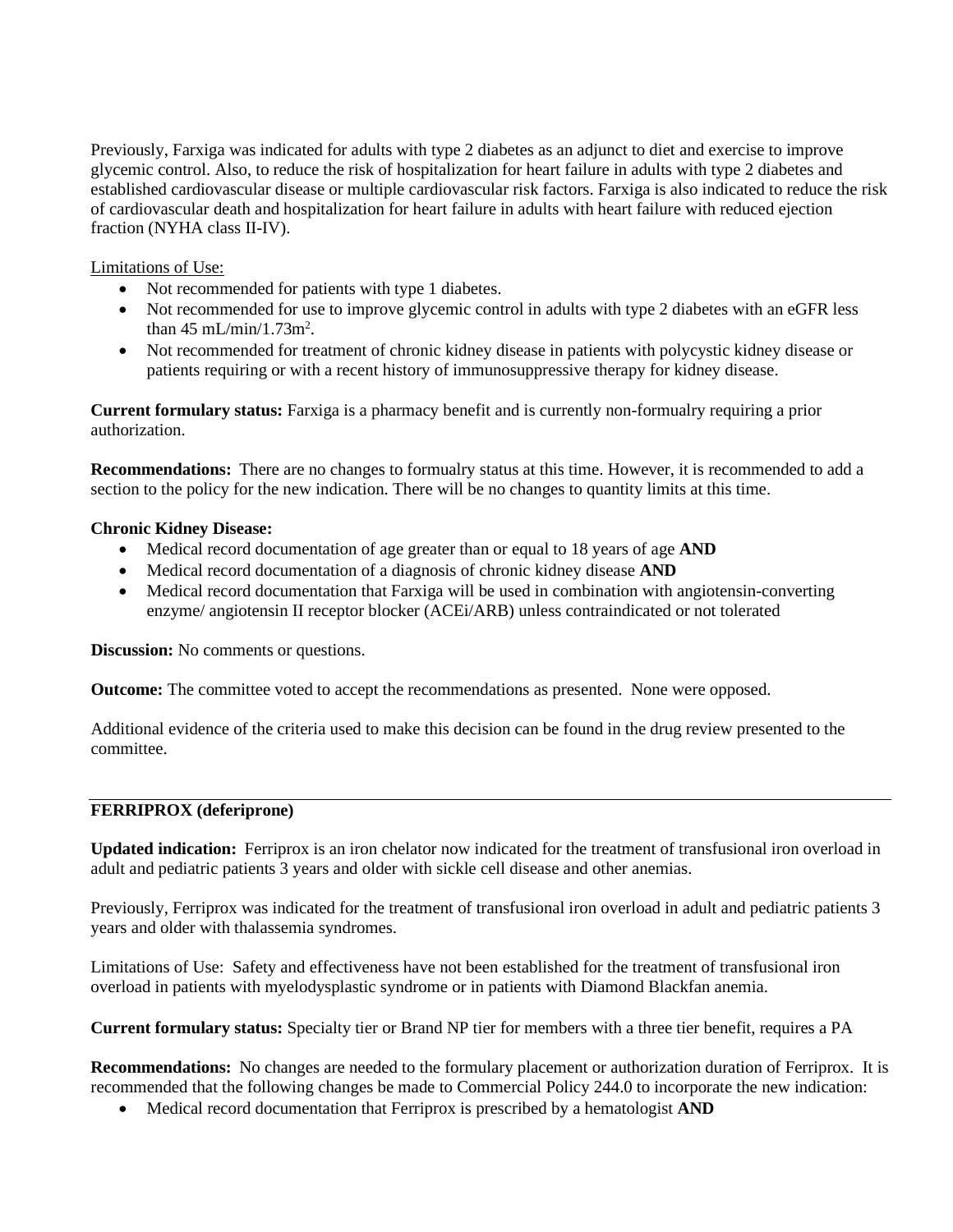- Medical record documentation of being used for the treatment of transfusional iron overload due to one of the following:
	- o Thalassemia syndromes **OR**
	- o Sickle cell disease and other anemias\*

### **AND**

- Medical record documentation of therapeutic failure on, intolerance to, or contraindication to deferasirox (generic Exjade) **AND**
- Medical record documentation of absolute neutrophil count (ANC) greater than  $1.5 \times 10^9$ /L

**AUTHORIZATION DURATION:** Initial approval will be for 6 months or less if the reviewing provider feels it is medically appropriate. Subsequent approvals will be for an additional 6 months or less if the reviewing provider feels it is medically appropriate and will require medical record documentation of serum ferritin level  $>$  300 mcg/L.

**\*NOTE**: Safety and effectiveness of Ferriprox have not been established for the treatment of transfusional iron overload in patients with myelodysplastic syndrome or in patients with Diamond Blackfan anemia.

**Discussion:** No comments or questions.

**Outcome:** The committee voted to accept the recommendations as presented. None were opposed.

Additional evidence of the criteria used to make this decision can be found in the drug review presented to the committee.

### **NURTEC ODT (rimegepant)**

**Updated indication:** Nurtec ODT is a calcitonin gene-related peptide receptor antagonist now indicated for the preventive treatment of episodic migraine in adults.

### *Previously, Nurtec ODT was only indicated for the acute treatment of migraine with or without aura in adults.*

**Current formulary status:** Nurtec ODT is a pharmacy benefit and is currently not on formulary. Nurtec ODT requires a prior authorization.

**Recommendations:** It is recommended to add Nurtec ODT to the Brand Preferred tier. The prior authorization criteria should be updated to the following for both indications. It is also recommended to update the quantity limits for both indications.

### **Acute Migraine Treatment**

- Medical record documentation of age greater than or equal to 18 years AND
- Medical record documentation that Nurtec ODT will be used for the acute treatment of migraine with or without aura AND
- Medical record documentation of therapeutic failure on, intolerance to, or contraindication to two  $(2)$ formulary triptans AND
- Medical record documentation that Nurtec ODT will not be used concomitantly with another CGRP antagonist indicated for the acute treatment of migraine (e.g. Ubrelvy).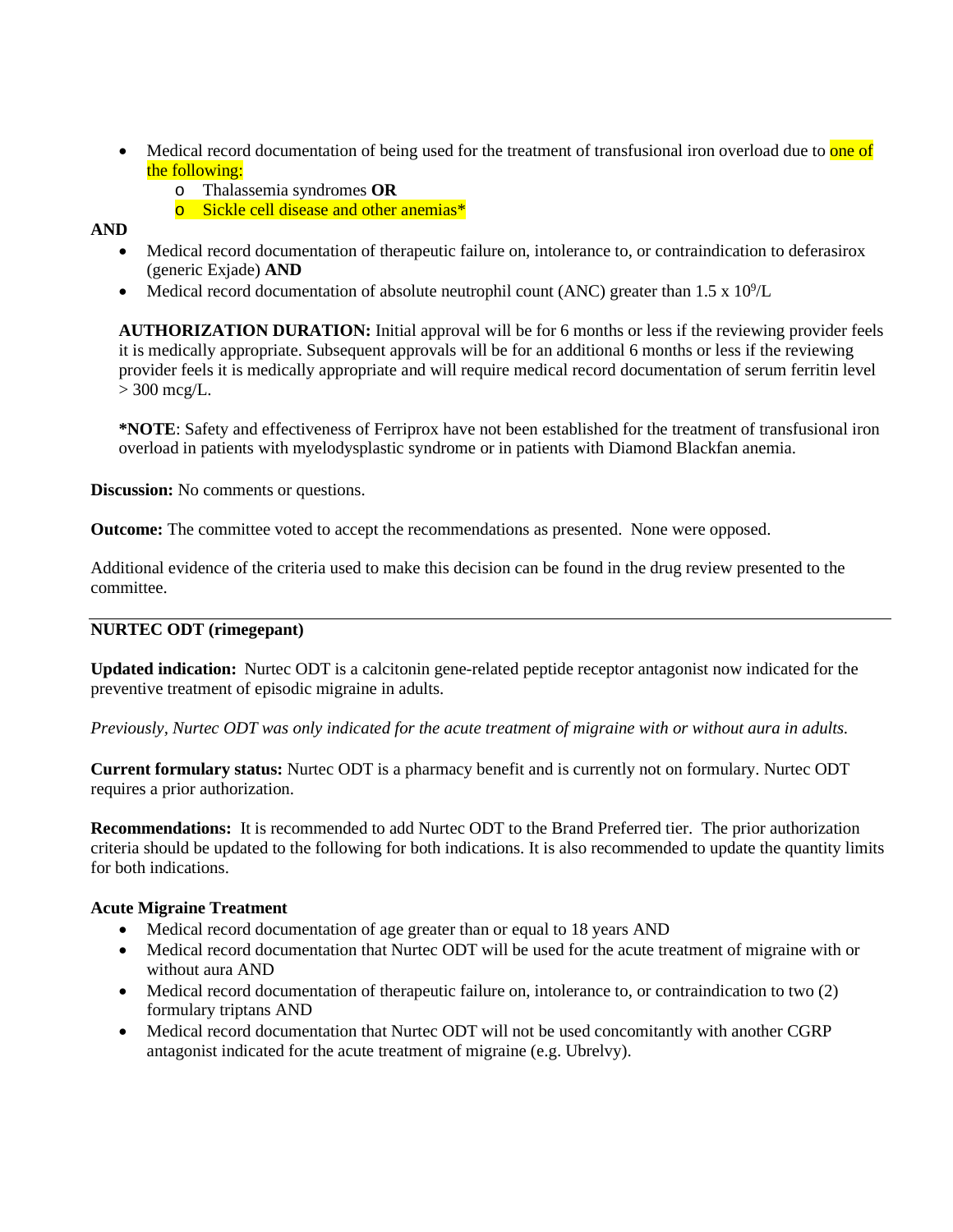### **Preventive Migraine Treatment**

- Medical record documentation that Nurtec ODT is prescribed by or in consultation with a neurologist or headache specialist AND
- Medical record documentation of age greater than or equal to 18 years AND
- Medical record documentation of a diagnosis of migraine with or without aura, based on the International Classification of Headache Disorders (ICHD)-III diagnostic criteria AND
- Medical record documentation of number of baseline migraine or headache days per month AND
- Medical record documentation of diagnosis of episodic migraine (no more than 14 headache days per month) AND
- Medical record documentation of therapeutic failure on, intolerance to, or contraindication to at least three (3) of the following:
	- o One (1) beta blocker (metoprolol, propranolol, timolol, atenolol, nadolol)
	- o Topiramate
	- o Divalproex/sodium valproate
	- o Amitriptyline
	- Venlafaxine AND
- Medical record documentation of therapeutic failure on, intolerance to, or contraindication to Aimovig AND Emgality AND
- Medical record documentation that Nurtec ODT will not be used concomitantly with another calcitonin gene-related peptide (CGRP) receptor antagonist indicated for the preventive treatment of migraine (e.g., Aimovig, Ajovy, Emgality, Vyepti) AND
- Medical record documentation that Nurtec ODT will not be used in combination with botulinum toxin for preventive treatment OR
	- o Medical record documentation of a therapeutic failure on a minimum 3 month trial of at least one CGRP antagonists without the concomitant use of Botox AND
	- o Medical record documentation of therapeutic failure on a minimum 6 month trial of Botox without the concomitant use of a CGRP antagonist

Authorization Duration for Preventive Treatment: Initial approval will be for six (6) months and subsequent approvals will be for twelve (12) months. Requests for continuation of coverage will be approved for members who meet the following criteria:

- Medical record documentation of continued or sustained reduction in migraine or headache frequency or has experienced a decrease in severity or duration of migraine AND
- Medical record documentation that Nurtec ODT will not be used concomitantly with another calcitonin gene-related peptide (CGRP) receptor antagonist indicated for the preventive treatment of migraine (e.g., Aimovig, Ajovy, Emgality, Vyepti) AND
- Medical record documentation that Nurtec ODT will not be used in combination with botulinum toxin for preventive treatment OR
	- o Medical record documentation of a therapeutic failure on a minimum 3 month trial of at least one CGRP antagonists without the concomitant use of Botox AND
	- o Medical record documentation of therapeutic failure on a minimum 6 month trial of Botox without the concomitant use of a CGRP antagonist

Quantity Limit: 18 tablets per 30 days

| <b>ICHD-III Diagnostic Criteria</b> <sup>3</sup>                       |                                                                       |
|------------------------------------------------------------------------|-----------------------------------------------------------------------|
| <b>Migraine without Aura:</b>                                          | <b>Migraine with Aura:</b>                                            |
| A) At least five (5) attacks fulfilling criteria B through D<br>below: | A) At least two (2) attacks fulfilling criteria B through C<br>below: |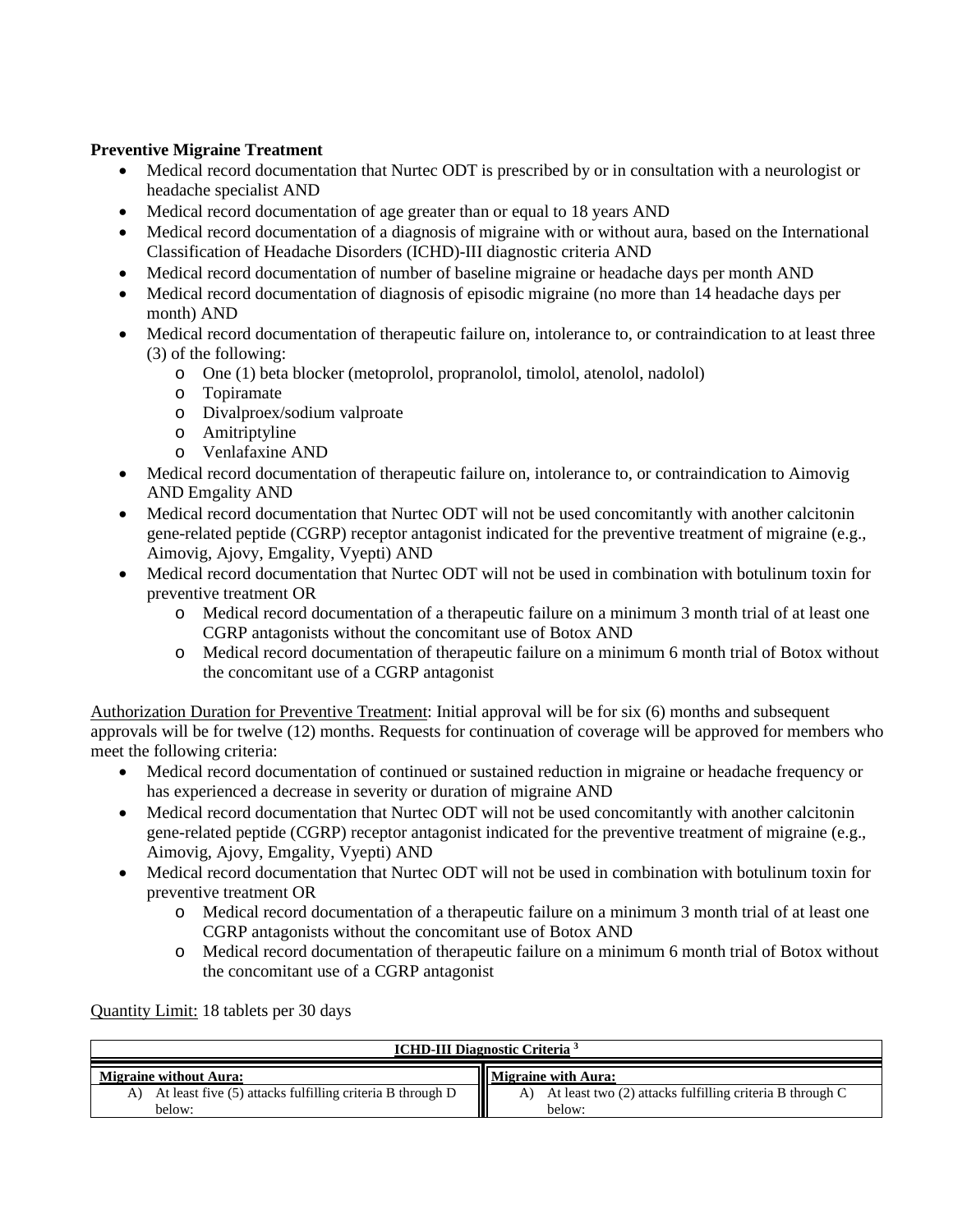| Headache lasting 4 to 72 hours (untreated or<br>B)<br>unsuccessfully treated)                                                                                                                                                                                                                                            | One (1) or more of the following fully reversible aura<br>B)<br>symptoms:<br>Visual<br>C<br>Sensory<br>O<br>Speech and/or language<br>$\circ$<br>Motor<br>$\Omega$<br><b>Brainstem</b><br>$\Omega$<br>Retinal<br>$\Omega$                                                                                                                                                                                                                                                                                                      |
|--------------------------------------------------------------------------------------------------------------------------------------------------------------------------------------------------------------------------------------------------------------------------------------------------------------------------|--------------------------------------------------------------------------------------------------------------------------------------------------------------------------------------------------------------------------------------------------------------------------------------------------------------------------------------------------------------------------------------------------------------------------------------------------------------------------------------------------------------------------------|
| Headache with at least two (2) of the following<br>$\mathcal{C}$<br>characteristics:<br>unilateral location<br>$\Omega$<br>pulsating quality<br>O<br>moderate to severe pain intensity<br>$\circ$<br>aggravation by or causing avoidance of<br>$\circ$<br>routine physical activity (e.g. walking or<br>climbing stairs) | At least three $(3)$ of the following:<br>$\mathcal{C}$<br>at least one $(1)$ aura symptom spreads over 5 or<br>$\circ$<br>more minutes<br>two $(2)$ or more aura symptoms occur in<br>$\circ$<br>succession<br>each individual aura symptom lasts 5 to 60<br>$\circ$<br>minutes <sup>1</sup><br>at least one $(1)$ aura symptom is unilateral <sup>2</sup><br>$\circ$<br>at least one $(1)$ aura symptom is positive <sup>3</sup><br>$\circ$<br>the aura is accompanied, or followed within 60<br>O<br>minutes, by a headache |
| At least one of the following during the headache:<br>D)<br>nausea and/or vomiting<br>$\circ$<br>photophobia and phonophobia<br>$\circ$                                                                                                                                                                                  | Not better accounted for by another ICHD-3 diagnosis<br>D)                                                                                                                                                                                                                                                                                                                                                                                                                                                                     |
| Not better accounted for by another ICHD-3 diagnosis<br>E)                                                                                                                                                                                                                                                               |                                                                                                                                                                                                                                                                                                                                                                                                                                                                                                                                |

# **Other Recommendations:**

### **Ubrelvy:**

Commercial/Marketplace/CHIP: It is recommended to add Ubrelvy to the Brand Preferred tier. It is recommended to update the prior authorization criteria to the following.

- Medical record documentation of age greater than or equal to 18 years **AND**
- Medical record documentation that Ubrelvy will be used for the acute treatment of migraine with or without aura **AND**
- Medical record documentation of therapeutic failure on, intolerance to, or contraindication to two (2) formulary triptans **AND**
- Medical record documentation that Ubrelvy will not be used concomitantly with another calcitonin generelated peptide (CGRP) receptor antagonist indicated for the acute treatment of migraine (e.g. Nurtec ODT)

### **Reyvow:**

Commercial/Marketplace/CHIP: Reyvow is non-formulary. There are no changes to formulary status at this time, however it is recommended to update the prior authorization criteria to the following.

- Medical record documentation of age greater than or equal to 18 years **AND**
- Medical record documentation that Reyvow will be used for the acute treatment of migraine with or without aura **AND**
- Medical record documentation of therapeutic failure on, intolerance to, or contraindication to nonsteroidal anti-inflammatory drug (NSAID) therapy **AND**
- Medical record documentation of therapeutic failure on, intolerance to, or contraindication to three (3) formulary triptans **AND**
- Medical record documentation of therapeutic failure on, intolerance to, or contraindication to Ubrelvy and Nurtec ODT for acute treatment

**Discussion:** No comments or questions.

**Outcome:** The committee voted to accept the recommendations as presented. None were opposed.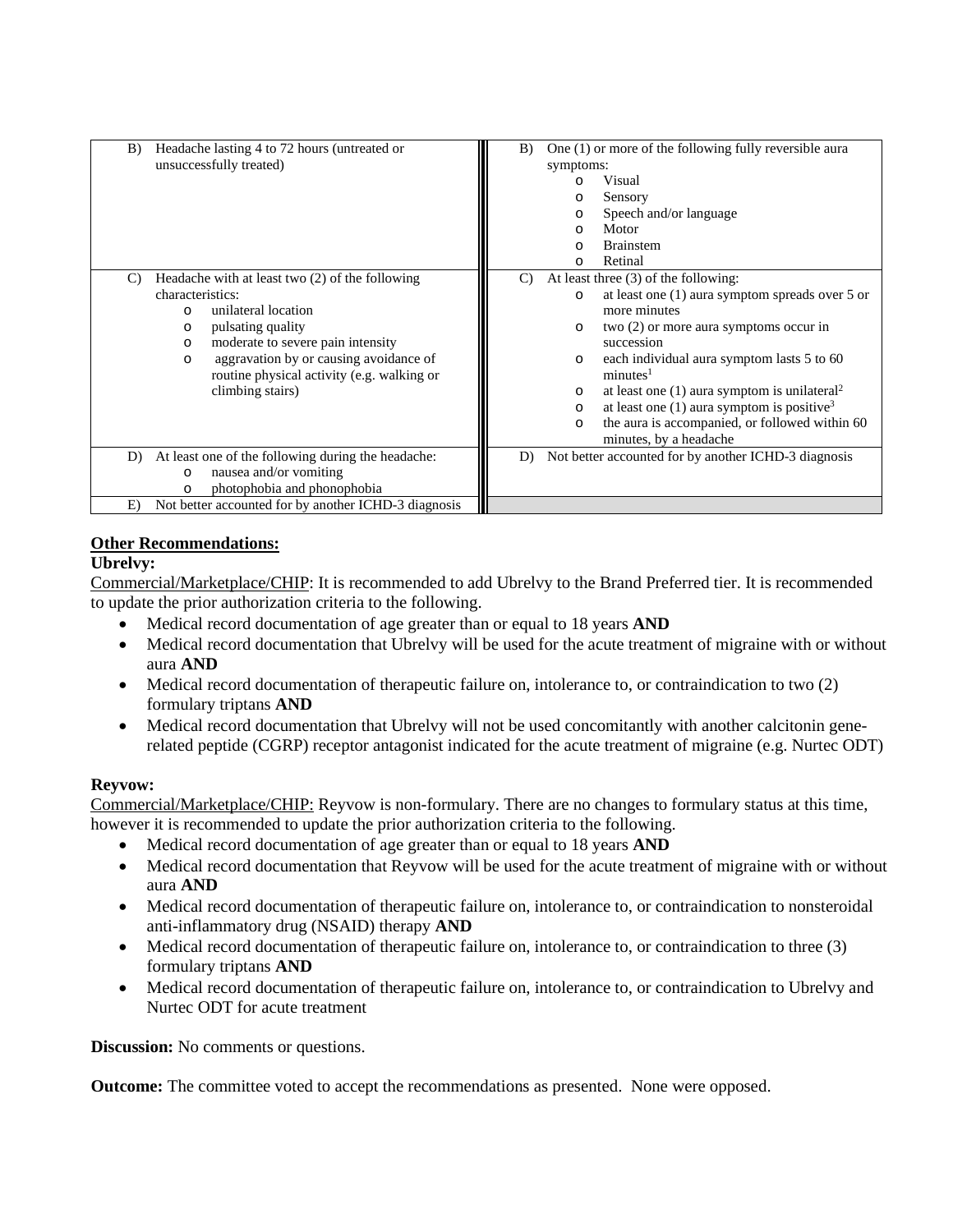Additional evidence of the criteria used to make this decision can be found in the drug review presented to the committee.

### **OPDIVO (nivolumab)**

**Updated Indication:** Opdivo is now indicated for adjuvant treatment of patients with urothelial carcinoma (UC) who are at high risk of recurrence after undergoing radical resection of UC.

**Current formulary status:** Medical Benefit, requires a PA; when processed at specialty pharmacy, process on Specialty or Brand NP tier for members with three-tier benefit

**Recommendations:** There are no changes recommended for the formulary placement of Opdivo. The following changes are recommended to the prior authorization criteria and authorization duration in Medical Benefit Policy 126.0:

- *6. Urothelial Carcinoma*
	- Prescription written by a hematologist/oncologist **AND**
	- Medical record documentation that patient > 18 years of age **AND**
	- Medical record documentation of one of the following:
		- o Medical record documentation of a diagnosis of locally advanced or metastatic urothelial carcinoma AND one of the following:
			- Disease progression during or following platinum-containing chemotherapy OR
			- Disease progression within 12 months of neoadjuvant or adjuvant treatment with platinumcontaining chemotherapy

OR

- Medical record documentation that Opdivo is being used in the adjuvant setting for a diagnosis of urothelial carcinoma AND both of the following:
	- **Medical record documentation of radial resection of urothelial carcinoma AND**
	- **•** Medical record documentation of high risk of recurrence of urothelial carcinoma<sup>\*</sup>

### **AND**

• Medical record documentation that Opdivo is NOT being used in combination with any other agent

*\*Note in clinical trials high risk of recurrence of urothelial carcinoma was defined as pathological stage of ypT2 ypT4a or ypN+ for patients who received neoadjuvant cisplatin or pathological stage of pT3-pT4a or pN+ for patients who did not receive neoadjuvant cisplatin due to ineligibility for or refusal of adjuvant cisplatin.*

### **Authorization duration:**

### **\*\*For adjuvant treatment of metastatic melanoma** *(completely resected melanoma***), adjuvant treatment of resected esophageal or gastroesophageal junction cancer, and adjuvant urothelial carcinoma:**

Initial approval will be for **6 months** or less if the reviewing provider feels it is medically appropriate. One subsequent approval will be for an additional **6 months** or less if the reviewing provider feels it is medically appropriate and will require medical record documentation of continued disease improvement or lack of disease progression. The medication will no longer be covered if patient experiences toxicity or worsening of disease.

Authorization of Opdivo for the adjuvant treatment of metastatic melanoma, adjuvant treatment of resected esophageal or gastroesophageal junction cancer, or adjuvant treatment of urothelial carcinoma should not exceed the FDA-approved treatment duration of 1 year (12 months). For requests exceeding the above limit, medical record documentation of the following is required:

• Peer-reviewed literature citing well-designed clinical trials to indicate that the member's healthcare outcome will be improved by dosing beyond the FDA-approved treatment duration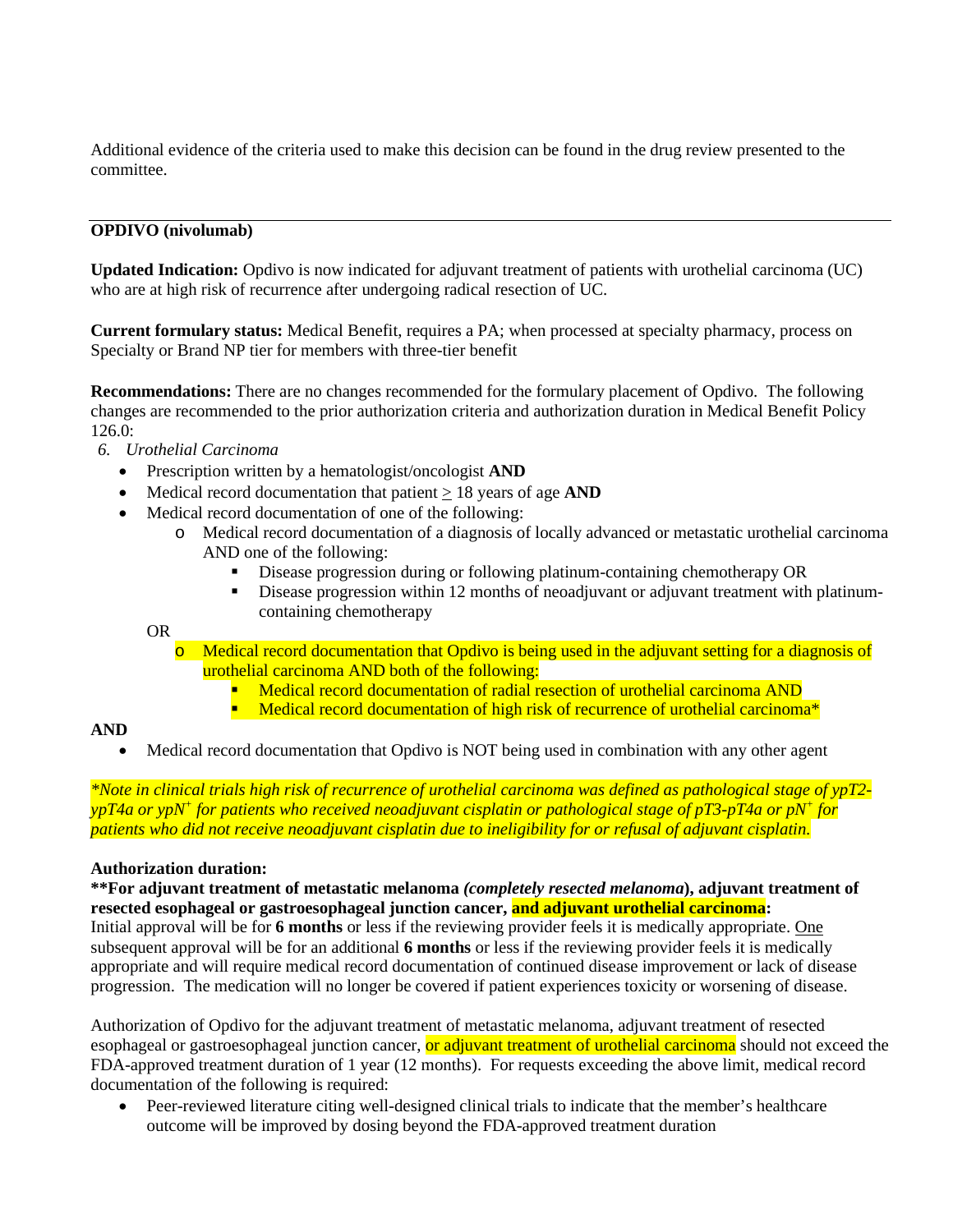### **\*\*For first line-treatment of metastatic NSCLC expressing PD-L1 (≥ 1%), for first-line treatment of metastatic or recurrent NSCLC, and first line treatment of unresectable malignant pleural mesothelioma and treatment of gastric cancer, gastroesophageal junction cancer, and esophageal adenocarcinoma: Initial approval:**

Initial approval will be for **6 months** or less if the reviewing provider feels it is medically appropriate. One subsequent approval will be for an additional **18 months** or less if the reviewing provider feels it is medically appropriate and will require medical record documentation of continued disease improvement or lack of disease progression. The medication will no longer be covered if patient experiences toxicity or worsening of disease.

Authorization of Opdivo for the first line-treatment of metastatic NSCLC expressing PD-L1 ( $\geq$  1%), for first-line treatment of metastatic or recurrent NSCLC, and first line treatment of unresectable malignant pleural mesothelioma and treatment of gastric cancer, gastroesophageal junction cancer, and esophageal adenocarcinoma: should not exceed the FDA-approved treatment duration of 2 years (24 months) in patients without disease progression. For requests exceeding the above limit, medical record documentation of the following is required:

• Peer-reviewed literature citing well-designed clinical trials to indicate that the member's healthcare outcome will be improved by dosing beyond the FDA-approved treatment duration

### **For all other indications:**

Initial approval will be for **6 months** or less if the reviewing provider feels it is medically appropriate. Subsequent approvals will be for an additional **12 months** or less if the reviewing provider feels it is medically appropriate and will require medical record documentation of continued disease improvement or lack of disease progression. The medication will no longer be covered if patient experiences toxicity or worsening of disease.

**Discussion:** No comments or questions.

**Outcome:** The committee voted to accept the recommendations as presented. None were opposed.

Additional evidence of the criteria used to make this decision can be found in the drug review presented to the committee.

### **ULTOMIRIS (ravulizumab-cwvz)**

**Updated Indication:** Ultomiris is now indicated for adult and pediatric patients one month of age and older with paroxysmal nocturnal hemoglobinuria (PNH).

Previously this was only indicated in adult patients for PNH and for adult and pediatric patients one month and older with atypical hemolytic uremic syndrome (aHUS).

**Current formulary status:** Medical Benefit, requires PA, at specialty pharmacy, processed on Specialty or Brand NP tier for members with a three tier benefit

**Recommendations:** There are no changes recommended for the formulary placement or authorization duration. The following change is recommended for Medical Benefit Policy 196.0:

#### **Paroxysmal Nocturnal Hemoglobinuria (PNH)**

- Prescription is written by a hematologist AND
- Medical record documentation of 18 years of age or older 1 month of age or older AND
- Medical record documentation of diagnosis of paroxysmal nocturnal hemoglobinuria (PNH) AND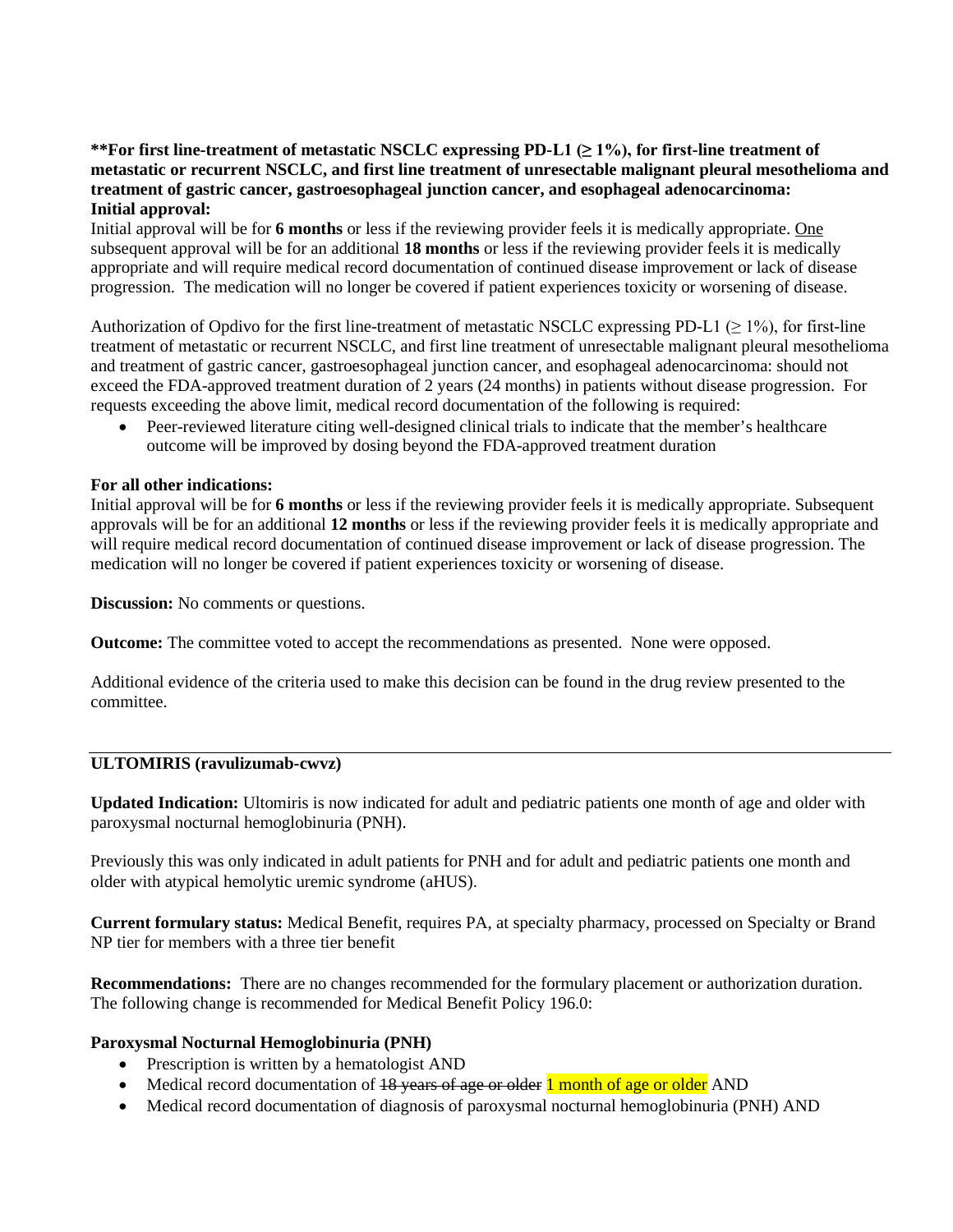- Medical record documentation of patient being vaccinated with the meningococcal vaccine according to the most current Advisory Committee on Immunization Practices (ACIP) recommendations AND
- Physician documentation of one of the following:
	- o member is transfusion-dependent (i.e., has at least 1 transfusion in the 24 months prior to initiation of ravulizumab due to documented hemoglobin less than 7 g/dL in persons without anemic symptoms or less than 10 g/dL in persons with symptoms from anemia) prior to initiation of ravulizumab treatment OR
	- o there is a significant adverse impact on the insured individual's health such as end organ damage or thrombosis without other cause.

**AUTHORIZATION DURATION:** Initial approval will be for 6 months. Subsequent authorizations will be for 6 months and will require:

- Medical record documentation:
	- o Hemolysis control measured by lactic acid dehydrogenase (LDH) level less than 1.5 times the upper limit of normal (ULN) AND
	- o Reduced need or elimination of transfusion requirements OR
	- o Stabilization of hemoglobin levels

### **Atypical Hemolytic Uremic Syndrome (aHUS)**

• Medical record documentation of a diagnosis of atypical hemolytic uremic syndrome (aHUS) *(Ultomiris is used to inhibit complement-mediated thrombotic microangiopathy)*

**AUTHORIZATION DURATION:** Initial approval will be for 6 months or less if the reviewing provider feels it is medically appropriate. Subsequent approvals will be for an additional 6 months or less if the reviewing provider feels it is medically appropriate and will require medical record documentation of continued disease improvement or lack of disease progression. The medication will no longer be covered if patient experiences toxicity or worsening of disease.

**Discussion:** No comments or questions.

**Outcome:** The committee voted to accept the recommendations as presented. None were opposed.

Additional evidence of the criteria used to make this decision can be found in the drug review presented to the committee.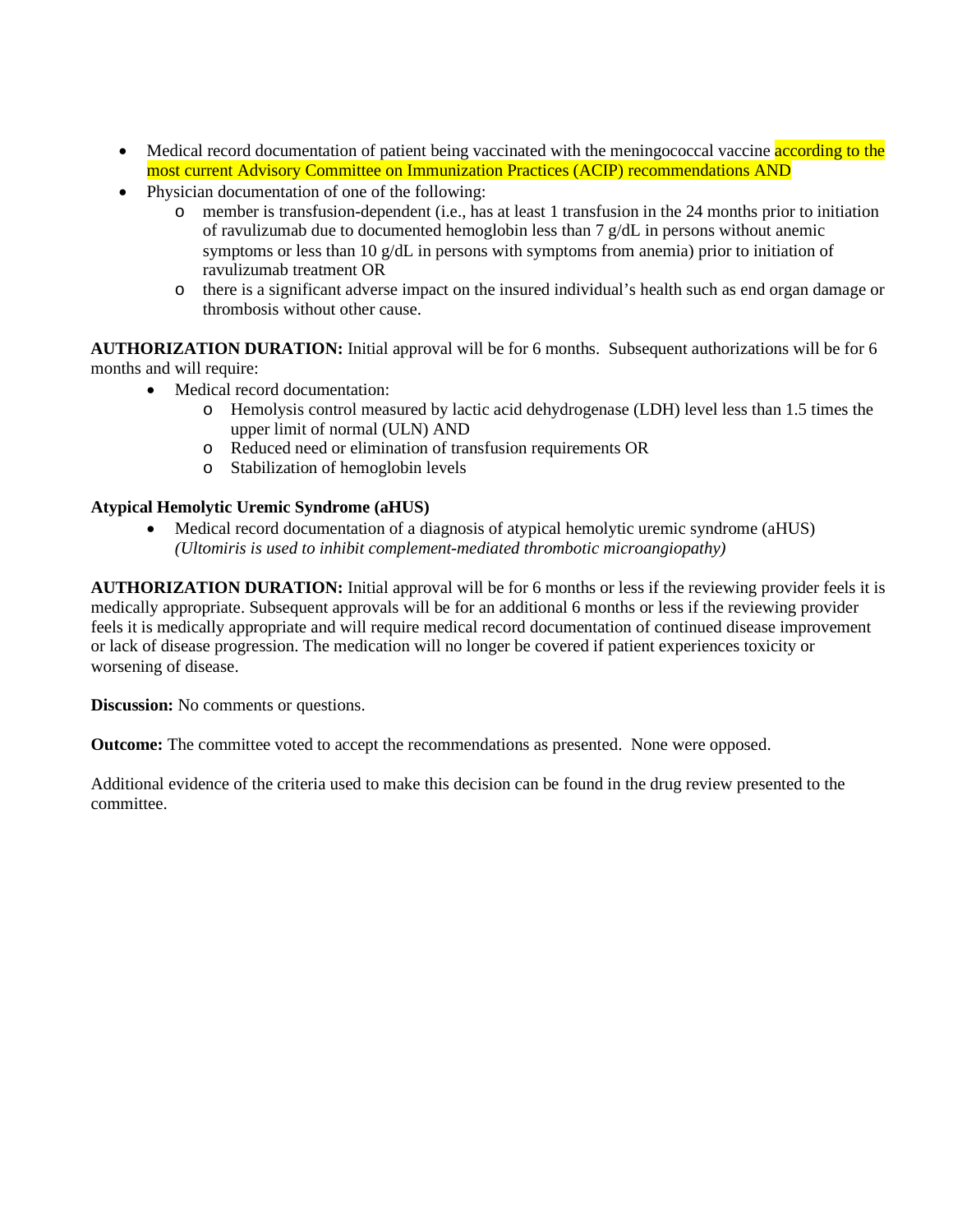### **UPDATES**

### **TECENTRIQ**

Tecentriq has two indications previously approved through accelerated approval that have been voluntarily withdrawn.

Roche voluntarily withdrew the US Indication for Tecentriq in prior-platinum treated metastatic urothelial carcinoma based on results from the confirmatory trial IMvigor211 which did not meet the primary endpoint of overall survival in the PD-L1 high patient population<sup>1,2</sup>.

Roche also voluntarily withdrew the indication for Tecentriq in combination with chemotherapy for the treatment of adults with unresectable locally advanced or metastatic triple-negative breast cancer (mTNBC) whose tumors express PD-L1, as determined by an FDA approved test. Continued approved was contingent on the results of IMpassion131 which did not meet its primary endpoint of PFS for the initiation treatment of people with mTNBC in the PD-L1-positive population.

**Recommendations:** The following updates are recommended to Medical Benefit Policy 144.0:

- 1. Locally Advanced or Metastatic Urothelial Carcinoma:
	- Prescription written by an oncologist **AND**
	- Medical record documentation of a diagnosis of locally advanced or metastatic urothelial carcinoma **AND**
	- Medical record documentation of one of the following:

o Disease progression during or following platinum-containing chemotherapy **OR**

- o Patient is not eligible for cisplatin-containing therapy **AND**
- o Tumors express PD-L1 (greater than or equal to 5%) as determined by an FDA-approved test

#### **OR**

- o Patient is not eligible for any platinum-containing chemotherapy (regardless of PD-L1 status)
- 2. Non-Small Cell Lung Cancer:
	- Prescription written by an oncologist **AND**
	- Medical record documentation of a diagnosis of non-small cell lung cancer meeting one of the following situations:
		- o Medical record documentation of disease progression during or following platinumcontaining chemotherapy

### **OR**

o Medical record documentation of disease progression on at least one FDA-approved therapy targeting EGFR or ALK if the patient has EGFR or ALK genomic tumor aberrations (e.g. mutation, deletion, insertion, etc.)

# **OR**

- o Medical record documentation of a non-squamous histologic subtype **AND**
- o Medical record documentation that Tecentriq will be given as first-line treatment **AND**
- o Medical record documentation that Tecentriq will be given in combination with bevacizumab, paclitaxel, AND carboplatin **OR** paclitaxel protein-bound **AND** carboplatin **AND**
- o Medical record documentation that the patient does not have an EGFR or ALK genomic tumor aberration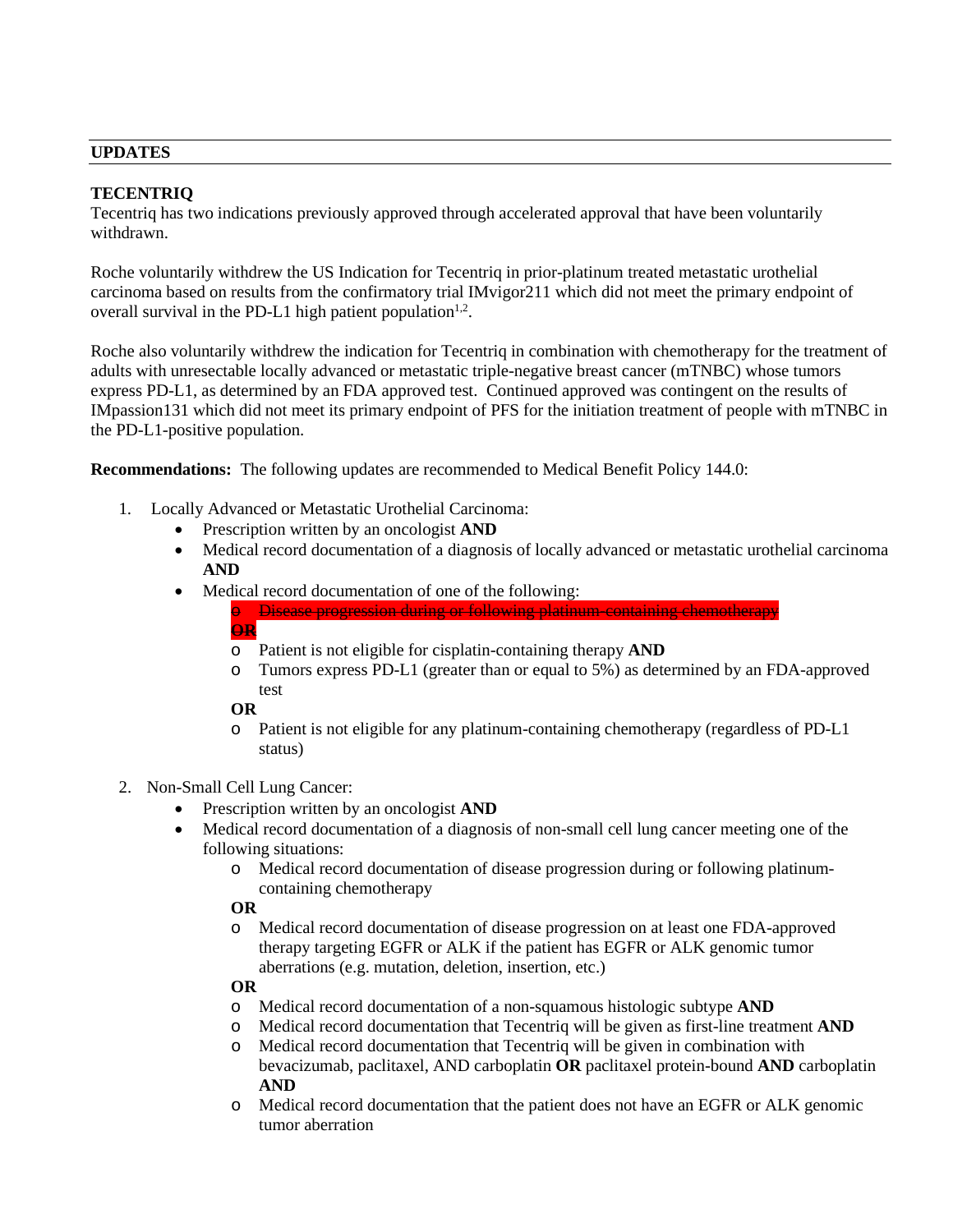### **OR**

- o Medical record documentation that Tecentriq will be given as first-line treatment for metastatic disease B
- o Medical record documentation that tumors have high PD-L1 expression (PD-L1 stained  $\geq$ 50% of tumor cells  $[TC \ge 50\%]$  or PD-L1 stained tumor-infiltrating immune cells  $[IC]$ covering  $\geq 10\%$  of the tumor area [IC  $\geq 10\%$ ] ) as determined by an FDA-approved test **AND**
- o Medical record documentation that the patient does not have an EGFR or ALK genomic tumor aberration

### 3. Breast Cancer:

- Prescription written by an oncologist **AND**
- Medical record documentation of a diagnosis of advanced or metastatic triple negative (ERnegative, PR-negative, HER2-negative) breast cancer **AND**
- Medical record documentation that tumors express PD-L1 (greater than or equal to 1%) as determined by an FDA-approved test **AND**
- **Medical record documentation that Tecentriq will be used in combination with protein-bound** paclitaxel (Abraxane)
- 4. Small Cell Lung Cancer (SCLC):
	- Prescription written by an oncologist **AND**
	- Medical record documentation of a diagnosis of extensive stage small cell lung cancer (ES-SCLC) **AND**
	- Medical record documentation that Tecentriq will be used in combination with carboplatin and etoposide **AND**
	- Medical record documentation of use as first-line treatment of extensive-stage disease
- 5. Unresectable or Metastatic Hepatocellular Carcinoma (HCC)
	- Prescription written by an oncologist **AND**
	- Medical record documentation of diagnosis of unresectable or metastatic hepatocellular carcinoma (HCC) **AND**
	- Medical record documentation that Tecentriq will be given in combination with bevacizumab **AND**
	- Medical record documentation that patient has not received prior systemic treatment for hepatocellular carcinoma
- 6. Melanoma
	- Medical record documentation of unresectable or metastatic melanoma **AND**
	- Medical record documentation of BRAF V600 mutation as determined by an FDA-approved test **AND**
	- Medical record documentation that Tecentriq will be given in combination with Cotelliq (cobimetinib) and Zelboraf (vemurafenib)

Notes to reviewer:

- In clinical trials, contraindications to cisplatin-containing chemotherapy included: impaired renal function (CrCl greater than 30mL/min but less than 60mL/min), grade 2 or higher hearing loss or peripheral neuropathy, or ECOG performance status of 2.
- A therapeutic failure of platinum-containing chemotherapy is defined as disease progression during or following any platinum-containing chemotherapy, or within 12 months of neoadjuvant or adjuvant treatment.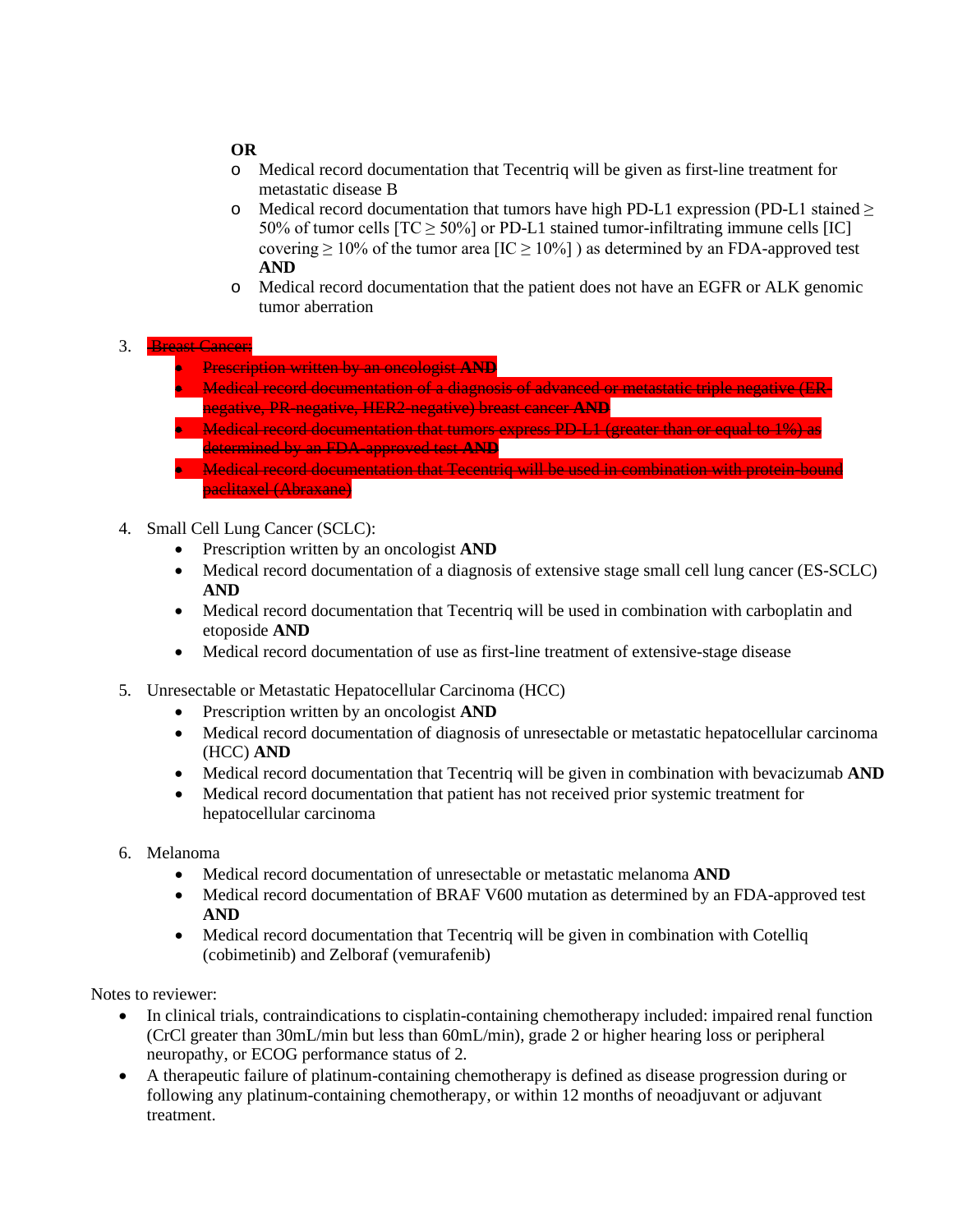**AUTHORIZATION DURATION:** Initial approval will be for 12 months or less if the reviewing provider feels it is medically appropriate. Subsequent approvals will be for an additional 12 months or less if the reviewing provider feels it is medically appropriate and will require medical record documentation of continued disease improvement or lack of disease progression. The medication will no longer be covered if patient experiences toxicity or worsening of disease.

**Discussion:** No comments or questions.

**Outcome:** The committee voted to accept the recommendations as presented. None were opposed.

Additional evidence of the criteria used to make this decision can be found in the drug review presented to the committee.

# **DESCOVY USPSTF PrEP COVERAGE UPDATE**

**Background:** The United States Preventive Services Task Force (USPSTF) currently recommends that clinicians offer preexposure prophylaxis (PrEP) with effective antiretroviral therapy to persons who are at high risk of HIV acquisition. Presently, emtricitabine/tenofovir (F/TDF) as well as Descovy (F/TAF) are Food and Drug Administration (FDA) approved for this indication. Geisinger currently operationalizes this requirement by covering emtricitabine/tenofovir as well as it's component parts for \$0 at point-of-sale when the pharmacy enters an appropriate submission clarification code (SCC).

GHP recently consulted with Dr. Darrell McBride and Dr. Stan Martin, both infectious disease physicians, regarding the coverage of Descovy for PrEP. Dr. McBride offered several merits of Descovy when compared to generic Truvada:

- Descovy is the preferential option for patients who may remain on PrEP therapy for an extended period of time of those who are elderly.
- Descovy has less impact on bone mineral density (BMD).
- Descovy has the advantage of requiring no dosage adjustment down to a creatinine clearance (CrCl) of 30 mL/min. Generic Truvada requires dose adjustment for a CrCl less than 50 mL/min.
- Descovy has less impact on markers of renal function.

**Recommendations:** There are no changes recommended to the current quantity limits or formulary placement of Descovy when used for the treatment of HIV. It is recommended that Descovy is covered for \$0 when utilized for PrEP. The logic currently in place for generic Truvada which requires pharmacy submission of an SCC code to indicate HIV treatment vs. PrEP will be added to Descovy.

**Discussion:** No comments or questions.

**Outcome:** The committee voted to accept the recommendations as presented. None were opposed.

Additional evidence of the criteria used to make this decision can be found in the drug review presented to the committee.

\_\_\_\_\_\_\_\_\_\_\_\_\_\_\_\_\_\_\_\_\_\_\_\_\_\_\_\_\_\_\_\_\_\_\_\_\_\_\_\_\_\_\_\_\_\_\_\_\_\_\_\_\_\_\_\_\_\_\_\_\_\_\_\_\_\_\_\_\_\_\_\_\_\_\_\_\_\_\_\_\_\_\_\_\_\_\_\_\_\_\_\_\_